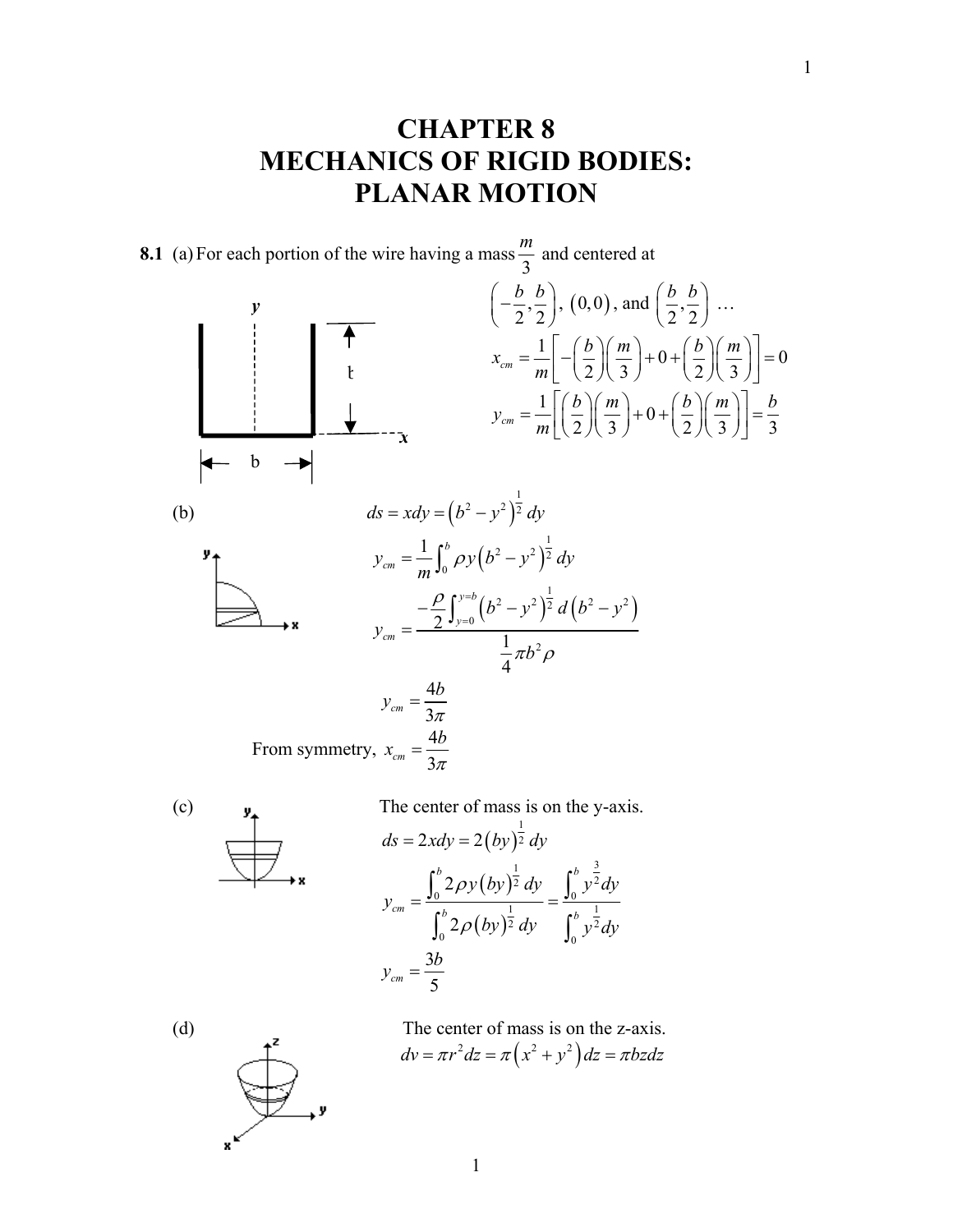$$
z_{cm} = \frac{1}{\int_0^b \rho \pi b z dz} = \frac{1}{\int_0^b z dz}
$$

$$
z_{cm} = \frac{2}{3}b
$$

 (e) The center of mass is on the z-axis.  $\alpha$  is the half-angle of the apex of the cone.  $r_{\rm s}$  is the radius of the base at  $z = 0$  and r is radius of a circle at some arbitrary z in



$$
8.2 \t x_{cm} = \frac{\int \rho x dx}{\int \rho dx} = \frac{\int_0^b cx^2 dx}{\int_0^b cx dx}
$$

$$
x_{cm} = \frac{2b}{3}
$$

**8.3** The center of mass is on the z-axis. Consider the sphere with the cavity to be made of a (i) solid sphere of radius  $a$  and mass  $M_s$ , with its center of mass at  $z = 0$ , and (ii) a solid sphere the size of the cavity, with mass  $-M_c$  and center of mass at  $z = -\frac{a}{2}$  $z = -\frac{a}{z}$ . The actual sphere with the cavity has a mass  $m = M_s - M_c$  and center of mass  $z_{cm}$ .

$$
0 = \frac{1}{M_s} \left[ M_c \left( -\frac{a}{2} \right) + m z_{cm} \right]
$$
  

$$
M_s = \frac{4}{3} \pi a^3 \rho , M_c = \frac{4}{3} \pi \left( \frac{a}{2} \right)^3 \rho
$$
  

$$
0 = \frac{1}{a^3} \left\{ \left( \frac{a}{2} \right)^3 \left( -\frac{a}{2} \right) + \left[ a^3 - \left( \frac{a}{2} \right)^3 \right] z_{cm} \right\}
$$

2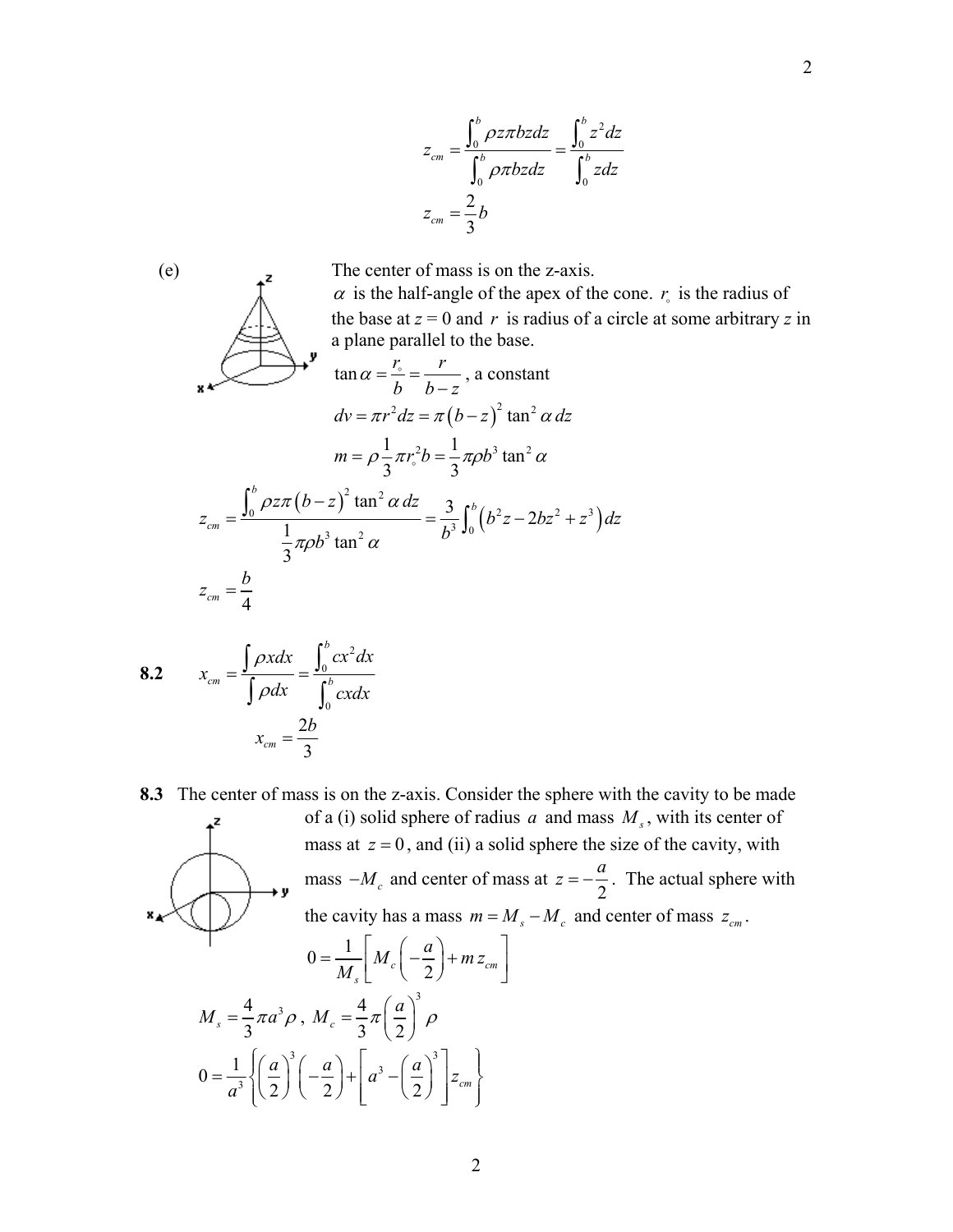$$
z_{cm} = \frac{a}{14}
$$

8.4 (a) 
$$
I_z = \sum_{i} m_i R_i^2 = \frac{m}{3} \left[ \left( \frac{b}{2} \right)^2 + 0 + \left( \frac{b}{2} \right)^2 \right]
$$
  
\n $I_z = \frac{mb^2}{6}$   
\n(b)  $\frac{a}{b}$   $ds = r d\theta dr$ ,  $R = r \sin \theta$   
\n $I_z = \int R^2 \rho ds$   
\n $I_z = \rho \int_{r=0}^{r=b} r^2 r dr \int_{\theta = -\frac{\pi}{4}}^{\theta = \frac{\pi}{4}} \sin^2 \theta d\theta$   
\n $I_z = \frac{\rho b^4}{4} \int_{-\frac{\pi}{4}}^{\frac{\pi}{4}} \sin^2 \theta d\theta$   
\n $I_z = \frac{\rho b^4}{4} \left( \frac{\pi}{4} - \frac{1}{2} \right)$   
\n $m = \frac{1}{4} \rho \pi b^2$   
\n $I_z = \frac{mb^2}{4\pi} (\pi - 2)$   
\n(c)  $\frac{v}{dx}$   $ds = h dx = \left( b - \frac{x^2}{b} \right) dx$   
\nWhere the parabola intersects the line  $y = b$ ,  
\n $x = (by)^{\frac{1}{2}} = \pm b$   
\n $I_y = \int_{-b}^{b} x^2 \rho \left( b - \frac{x^2}{b} \right) dx = \rho \int_{-b}^{b} \left( bx^2 - \frac{x^4}{b} \right) dx$   
\n $I_y = \frac{4}{15} \rho b^4$   
\n $m = \int_{-b}^{b} \rho \left( b - \frac{x^2}{b} \right) dx = \frac{4}{3} \rho b^2$   
\n $I_y = \frac{1}{5} mb^2$   
\n(d)  $dv = 2\pi Rh dR$ 

 $h = b - z$ 

3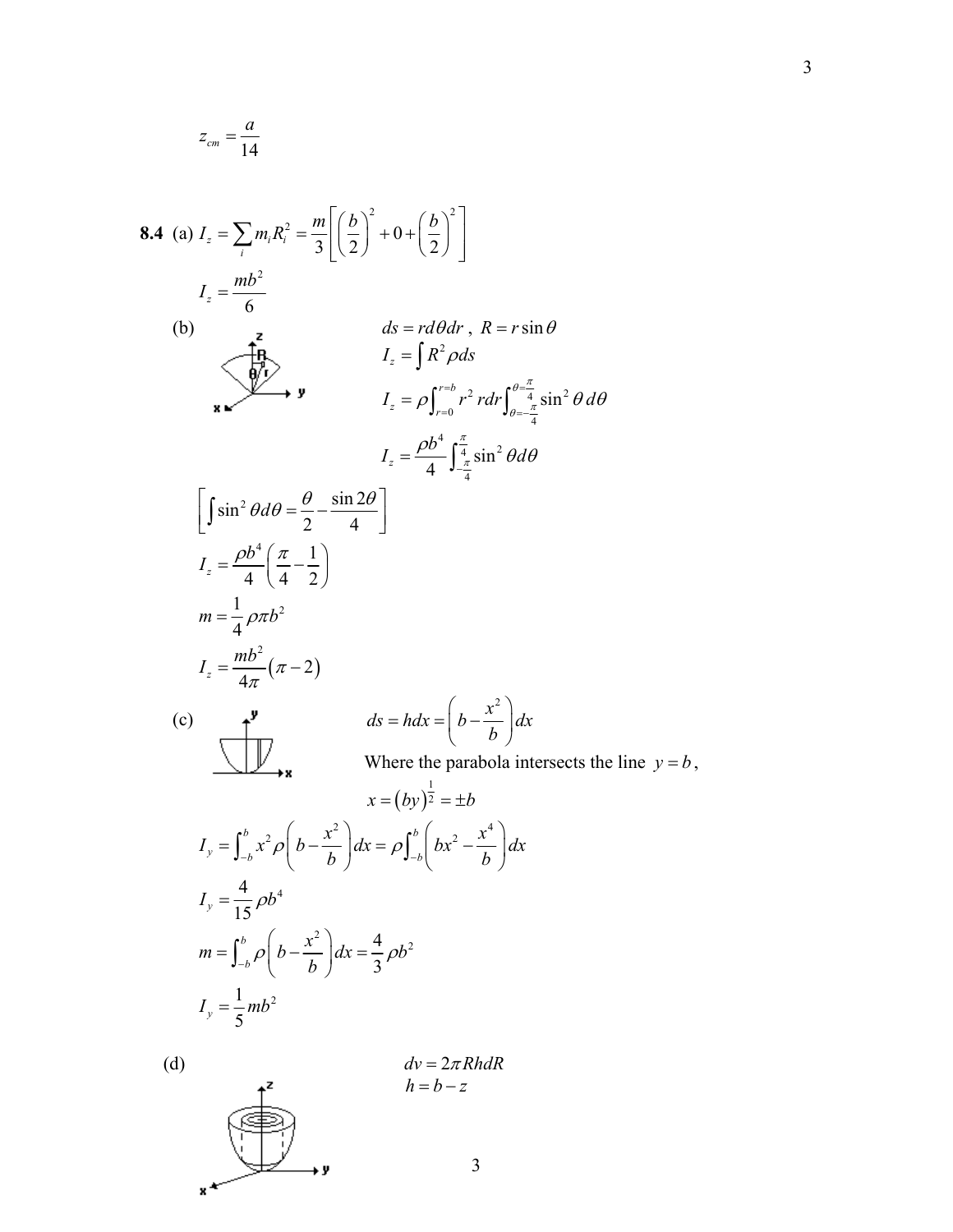$$
R = (x^2 + y^2)^{\frac{1}{2}} = (bz)^{\frac{1}{2}}
$$
  
\n
$$
dR = \frac{1}{2} \left(\frac{b}{z}\right)^{\frac{1}{2}} dz
$$
  
\n
$$
I_z = \int R^2 \rho dv = \int_0^b b z \rho 2\pi (bz)^{\frac{1}{2}} (b - z) \frac{1}{2} \left(\frac{b}{z}\right)^{\frac{1}{2}} dz
$$
  
\n
$$
I_z = \pi \rho b^2 \int_0^b (bz - z^2) dz = \frac{1}{6} \pi \rho b^5
$$
  
\n
$$
m = \int \rho dv = \int_0^b \rho 2\pi (bz)^{\frac{1}{2}} (b - z) \frac{1}{2} \left(\frac{b}{z}\right)^{\frac{1}{2}} dz
$$
  
\n
$$
m = \pi \rho b \int_0^b (b - z) dz = \frac{1}{2} \pi \rho b^3
$$
  
\n
$$
I_z = \frac{1}{3} mb^2
$$

(e)

 $\alpha$  is the half-angle of the apex of the cone.  $r_{\circ}$  is the radius of the base at  $z = 0$  and r is radius of a circle at some arbitrary *z* in a plane parallel to the base.

$$
\tan \alpha = \frac{R_{\circ}}{b} = \frac{R}{b-z}
$$
, a constant

$$
dv = 2\pi Rh dR = 2\pi \frac{(b-z)R_{\circ}}{b} z dR
$$

Since  $R = \frac{(b-z)R_s}{i}$ ,  $dR = -\frac{R_s}{i}dz$ , and the limits of integration for correspond to  $z = b \rightarrow 0$ *b*  $\frac{(-z)R_{\circ}}{dz}$ ,  $dR = -\frac{R_{\circ}}{dz}dz$  $=-\frac{R_{\circ}}{b}dz$ , and the limits of integration for  $R = 0 \rightarrow R_{\circ}$ 

$$
I_z = \int R^2 \rho dv = \int_b^0 \frac{(b-z)^2 R_\circ^2}{b^2} \rho 2\pi \frac{(b-z)R_\circ}{b} z \left(-\frac{R_\circ}{b}\right) dz
$$
  
\n
$$
I_z = +2\pi \rho \frac{R_\circ^4}{b^4} \int_0^b (b^3 z - 3b^2 z^2 + 3bz^3 - z^4) dz = \frac{1}{10} \pi \rho R_\circ^4 b
$$
  
\n
$$
m = \rho \frac{1}{3} \pi R_\circ^2 b
$$
  
\n
$$
I_z = \frac{3}{10} m R_\circ^2
$$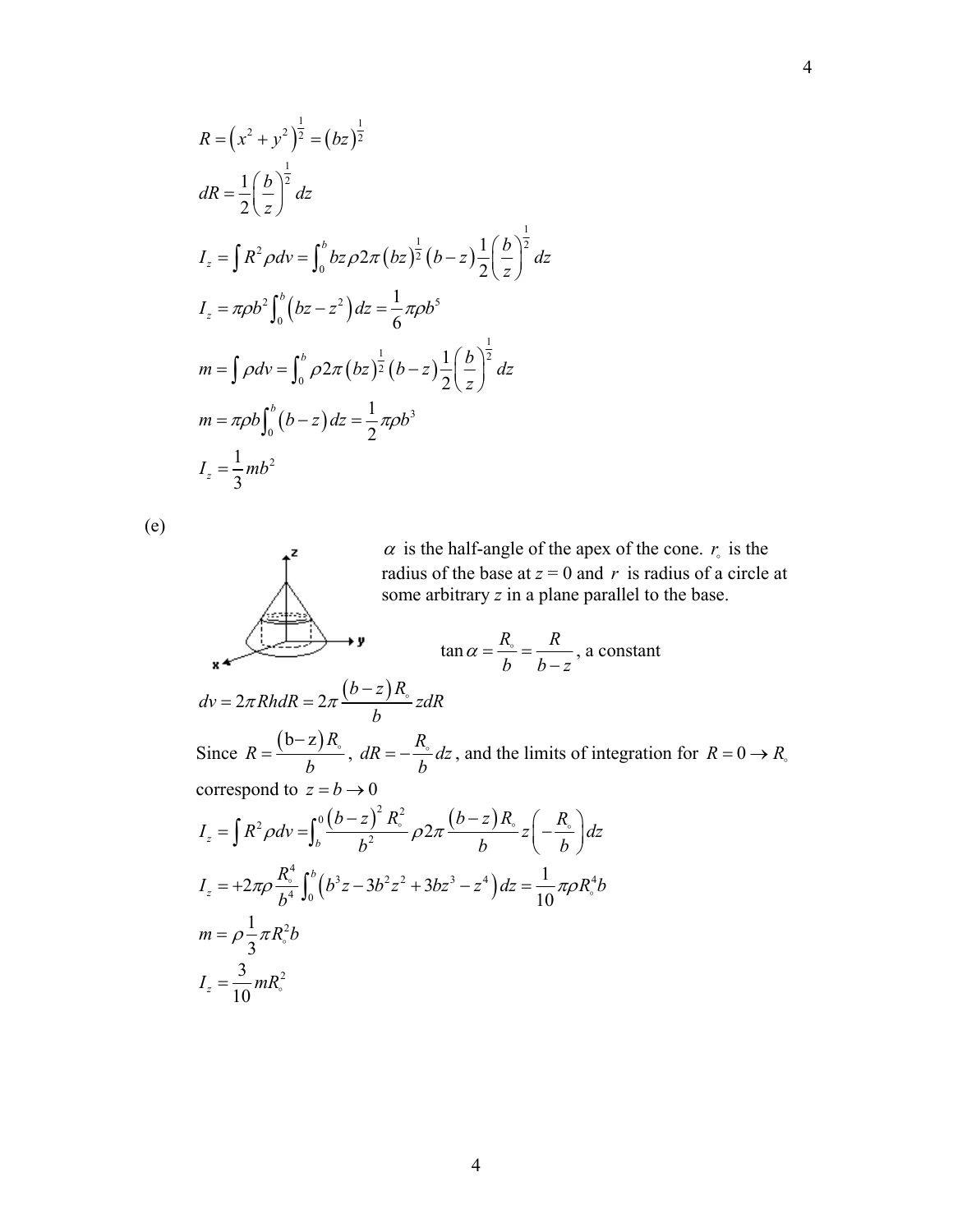**8.5** Consider the sphere with the cavity to be made of a (i) solid sphere of radius *a* and and mass  $M<sub>s</sub>$ , with its center of mass at  $z = 0$ , and (ii) a solid sphere the size of the cavity, with mass  $-M_c$  and center of mass at  $z = -\frac{a}{2}$  $z = -\frac{a}{z}$ . The actual sphere with the cavity has a mass  $m = M_s - M_c$  and center of mass  $z_{cm}$ .



**8.6** The moment of inertia about one of the straight edges is  $I_z = \int R^2 \rho dv$  where  $R^2 = x^2 + y^2$ . From Appendix F ...

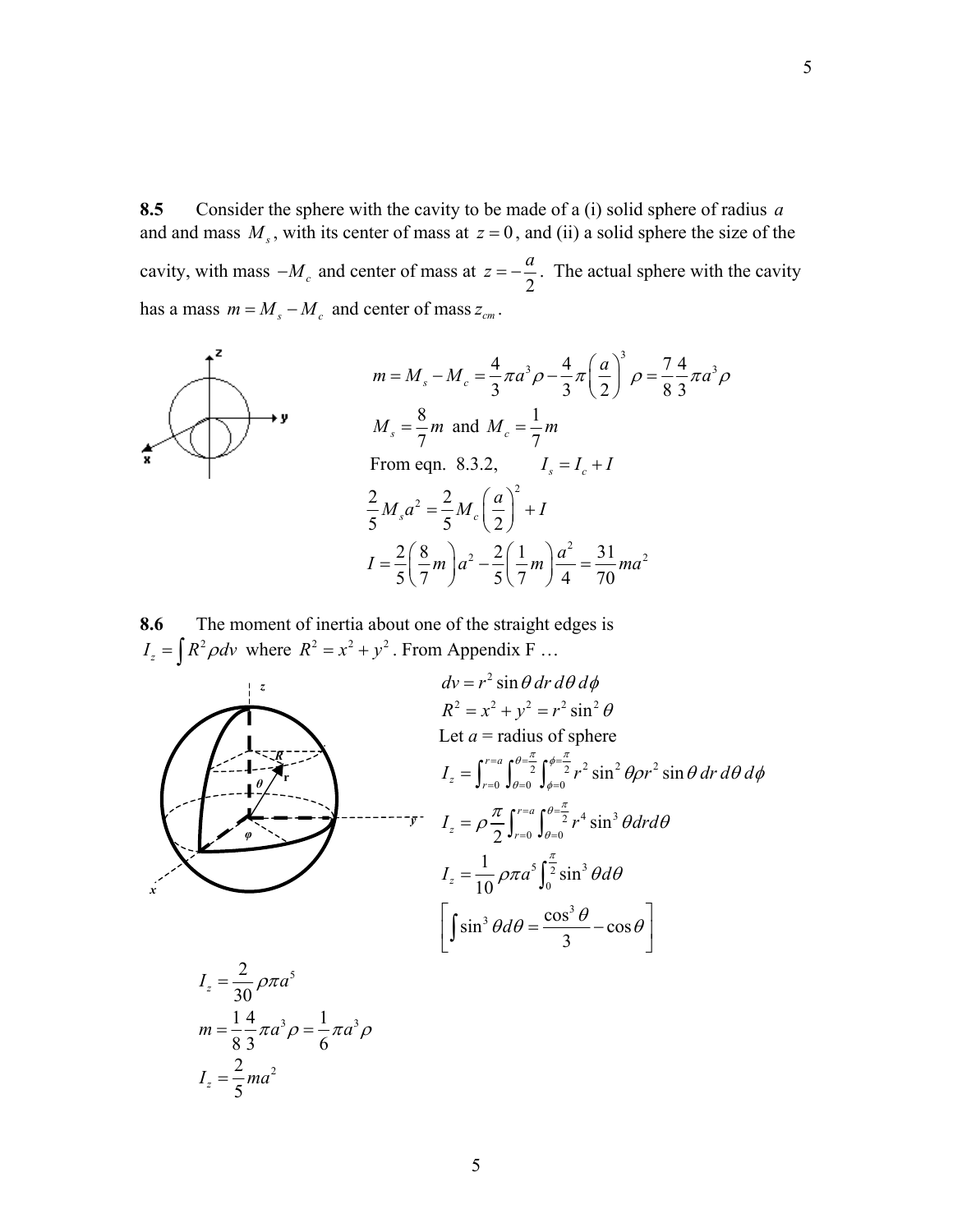## **8.7** For a rectangular parallelepiped:



$$
dv = h dx dy
$$
 h is the length of the box in the z-direction  
\n
$$
R = (x^2 + y^2)^{\frac{1}{2}}
$$
  
\n
$$
I_z = \int R^2 \rho dv = \int_{x=-a}^{x=a} \int_{y=-b}^{y=b} (x^2 + y^2) \rho h dx dy
$$
  
\n
$$
I_z = \rho h \int_{-a}^{a} \left( 2bx^2 + \frac{2b^3}{3} \right) dx = \frac{4}{3} \rho h ab \left( a^2 + b^2 \right)
$$
  
\n
$$
m = \rho (2a) (2b) h = 4 \rho abh
$$
  
\n
$$
I_z = \frac{m}{3} (a^2 + b^2)
$$

For an elliptic cylinder:



From a table of integrals:

$$
\int (b^2 - y^2)^{\frac{3}{2}} dy = \frac{y}{4} (b^2 - y^2)^{\frac{3}{2}} + \frac{3}{8} b^2 y (b^2 - y^2)^{\frac{1}{2}} + \frac{3}{8} b^4 \sin^{-1} \frac{y}{b}
$$
  

$$
\int (b^2 - y^2)^{\frac{1}{2}} y^2 dy = -\frac{y}{4} (b^2 - y^2)^{\frac{3}{2}} + \frac{b^2 y}{8} (b^2 - y^2)^{\frac{1}{2}} + \frac{b^4}{8} \sin^{-1} \frac{y}{b}
$$
  

$$
I_z = 2 \rho h \frac{a}{b} \left[ \frac{a^2}{3b^2} \left( \frac{3}{8} b^4 \pi \right) + \frac{b^4}{8} \pi \right] = \frac{1}{4} \rho h \pi a b \left( a^2 + b^2 \right)
$$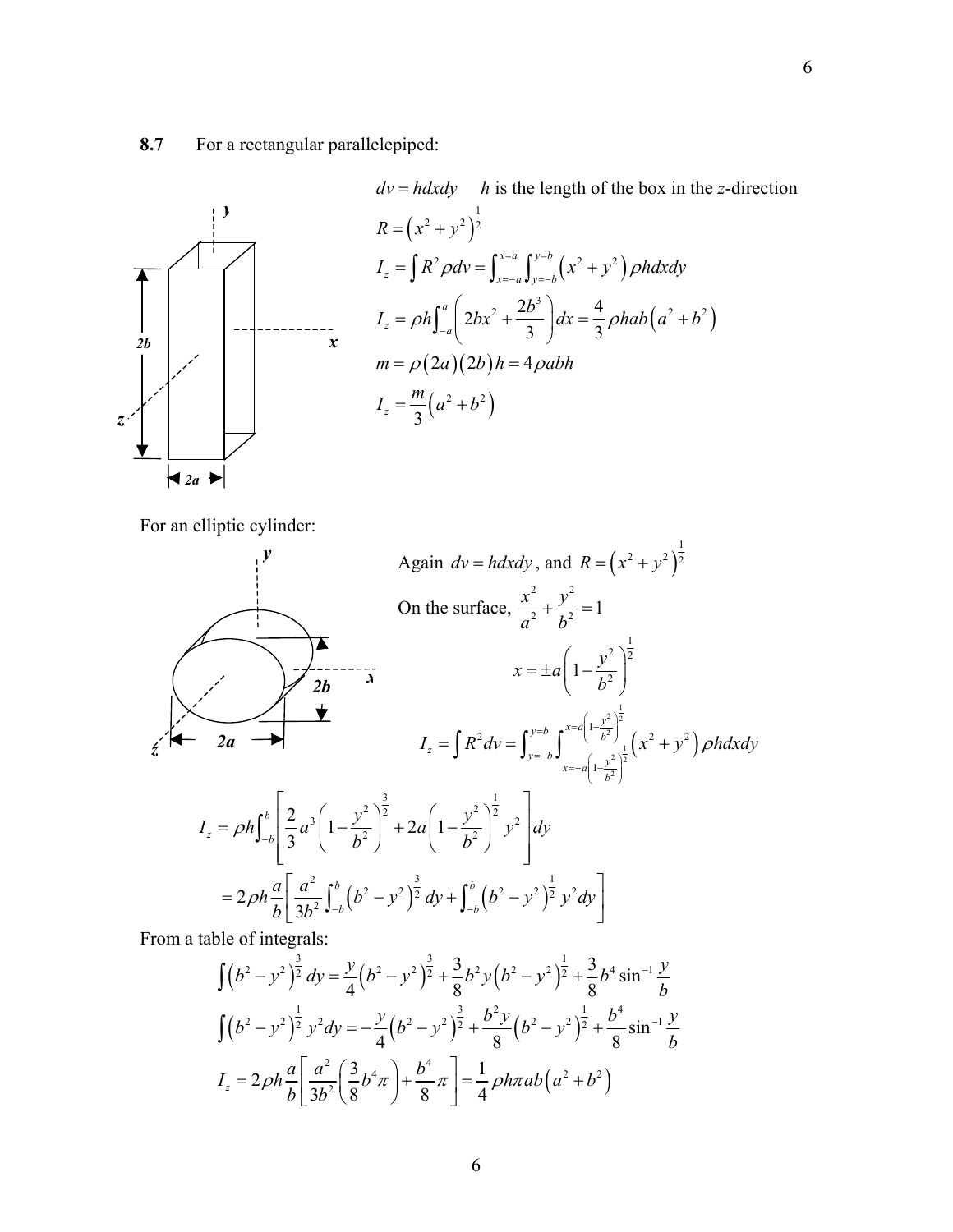$$
m = \rho h(\pi ab)
$$

$$
I_z = \frac{m}{4}(a^2 + b^2)
$$

For an ellipsoid:  $dv = h dx dy$ ,  $R^2 = x^2 + y^2$  and on the surface,  $\frac{x^2}{a^2} + \frac{y^2}{b^2} + \frac{z^2}{c^2} = 1$  $+\frac{y}{12}+\frac{z}{2}$  =  $z = \pm c \left( 1 - \frac{x^2}{a^2} - \frac{y^2}{b^2} \right)^{\frac{1}{2}}$  $\begin{pmatrix} a^2 & b^2 \end{pmatrix}$ *2b 2a y x*  $h = 2|z| = 2c\left(1 - \frac{x^2}{a^2} - \frac{y^2}{b^2}\right)^{\frac{1}{2}}$  $\begin{pmatrix} a^2 & b^2 \end{pmatrix}$ In the xy plane  $rac{x^2}{a^2} + \frac{y^2}{b^2} = 1$  $+\frac{y}{12}$  = 1  $z \sim x = \pm a \left(1 - \frac{y^2}{b^2}\right)^2$  $(x^2 + y^2)$  $\frac{1}{2}$ 2  $\frac{1}{2}$ 2  $\int_{a}^{x} 2 \, dx = \int_{a}^{x=b} \int_{a}^{x=a} \left( \frac{1-y^2}{b^2} \right)^{\frac{1}{2}} dx^2 + \frac{y^2}{2a^2} \left( \frac{y^2}{b^2} \right)^{\frac{1}{2}} dx^2 + \frac{y^2}{2a^2} \left( \frac{y^2}{b^2} \right)^{\frac{1}{2}} dx^{\frac{1}{2}}$ 2  $\mathbf{L}^2$ 1  $y=b \int_0^{x=a\left(1-\frac{y^2}{b^2}\right)^2} \left(x^2+y^2\right) \rho 2c\left(1-\frac{y^2}{b^2}\right)$  $\int_{z}^{z} -K \, \rho u \, v - \int_{y=-b}^{z=b} \int_{x=-a}^{b} \left(1 - \frac{y}{b}\right)$  $I_z = R^2 \rho dv = \int_{y=b}^{y=b} \int_{y=\sqrt{b}}^{x=a\left(1-\frac{y^2}{b^2}\right)^2} \left(x^2 + y^2\right) \rho 2c\left(1-\frac{x^2}{a^2}-\frac{y^2}{b^2}\right)^2 dx dy$  $=-b \int x=-a\left(1-\frac{y^2}{b^2}\right)$  $= R^2 \rho dv = \int_{y=-b}^{y=b} \int_{x=-a}^{x=a} \left( \frac{1-y^2}{b^2} \right) \left[ x^2 + y^2 \right] \rho 2c \left( 1 - \frac{x^2}{a^2} - \frac{y^2}{b^2} \right)$ 1 1

$$
I_z = \frac{2\rho c}{a} \int_{y=b}^{y=b} \left\{ \int \left[ \left( a^2 - \frac{a^2 y^2}{b^2} \right) - x^2 \right]^{\frac{1}{2}} x^2 dx + y^2 \int \left[ \left( a^2 - \frac{a^2 y^2}{b^2} \right) - x^2 \right]^{\frac{1}{2}} dx \right\}
$$

From a table of integrals:

$$
\int (k^2 - x^2)^{\frac{1}{2}} x^2 dx = -\frac{x}{4} (k^2 - x^2)^{\frac{3}{2}} + \frac{k^2 x}{8} (k^2 - x^2)^{\frac{1}{2}} + \frac{k^4}{8} \sin^{-1} \frac{x}{k}
$$
  

$$
\int (k^2 - x^2)^{\frac{1}{2}} dx = \frac{x}{2} (k^2 - x^2)^{\frac{1}{2}} + \frac{k^2}{2} \sin^{-1} \frac{x}{k}
$$
  

$$
I_z = \frac{2\rho c}{a} \int_{-b}^{b} \left[ \frac{a^4}{8} \left( 1 - \frac{y^2}{b^2} \right)^2 \pi + y^2 \frac{a^2}{2} \left( 1 - \frac{y^2}{b^2} \right) \pi \right] dy
$$
  

$$
I_z = \rho \pi a c \int_{-b}^{b} \left[ \frac{a^2}{4} \left( 1 - \frac{2y^2}{b^2} + \frac{y^4}{b^4} \right) + y^2 - \frac{y^4}{b^2} \right] dy
$$
  

$$
I_z = \frac{4}{15} \rho \pi a b c \left( a^2 + b^2 \right)
$$
  
For an ellipsoid,  $m = \rho \frac{4}{3} \pi a b c$ , so  $I_z = \frac{m}{5} (a^2 + b^2)$ 

7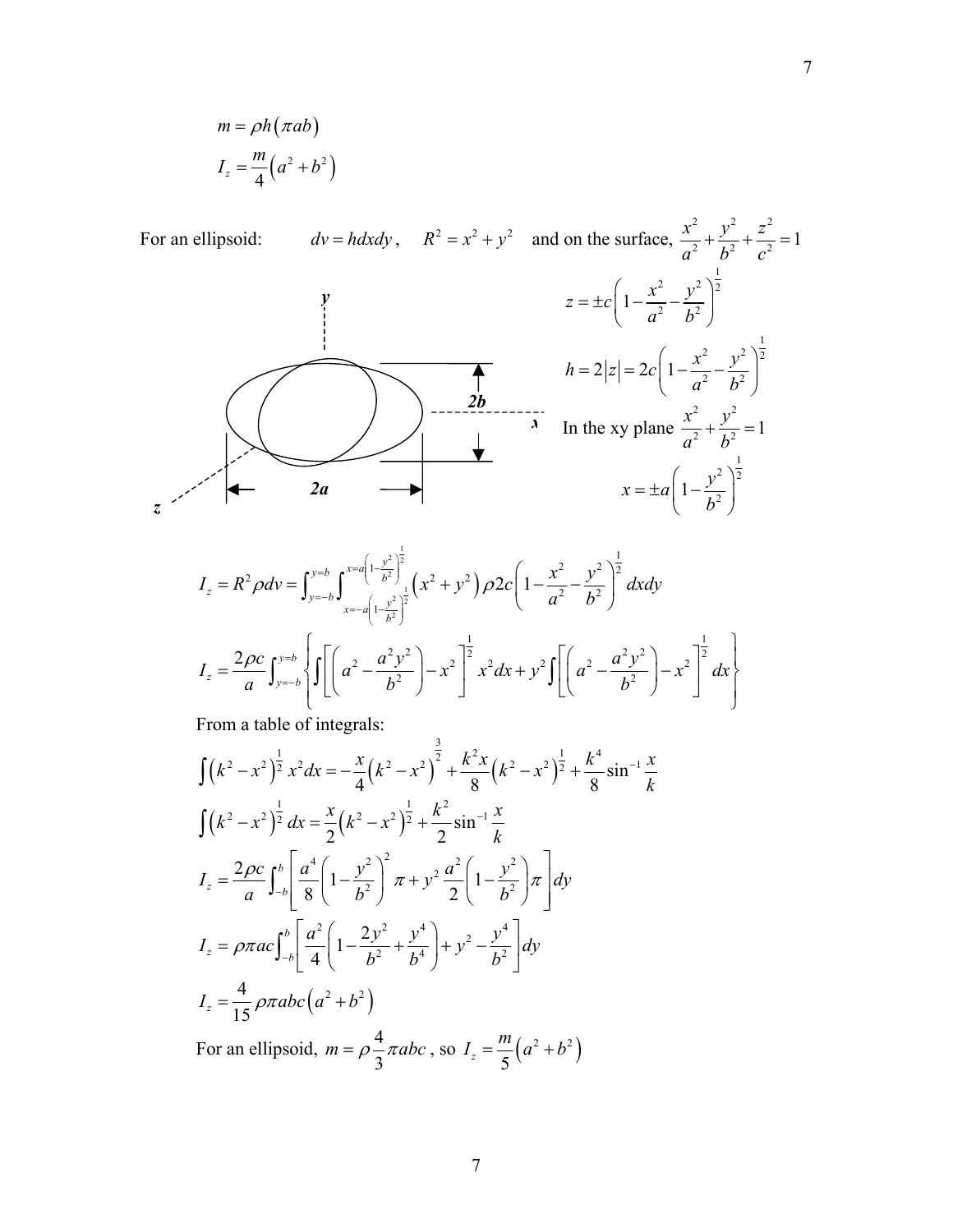- **8.8** (See Figure 8.4.1) Note that *l*′ + *l* is the distance from 0′ to 0 , defined as *d* From eqn. 8.4.13,  $k_{cm}^2 = ll'$
- $k_{cm}^{2} + l^{2} = ll' + l^{2} = l(l' + l)$  $k_{cm}^{2} + l^{2} = ld$ From eqn. 8.4.9b,  $k^2 = k_{cm}^2 + l^2$  $k^2 = ld$ From eqn. 8.4.6,  $2\pi\sqrt{k^2}$  $T_{\circ} = 2\pi \sqrt{\frac{\kappa}{gl}}$  $T_{\circ} = 2\pi \sqrt{\frac{d}{d}}$  $T_{\circ} = 2\pi \sqrt{\frac{a}{g}}$
- **8.9** Period of a simple pendulum:  $T = 2\pi \sqrt{\frac{a}{M}}$ Period of real pendulum:  $T_{\circ} = 2\pi \sqrt{\frac{I}{Mgl}}$  (eqn. 8.4.5) M-m Where  $I =$  moment of inertia  $l =$  distance to CM of physical pendulum *a* = distance to CM of *bob b* = radius of *bob* location of CM of physical pendulum:  $=\frac{m\frac{(a-b)}{2}+(M-m)a}{m+(M-m)}=a-\frac{m}{M}\left(\frac{a}{2}+\frac{b}{2}\right)=a-\frac{m}{2M}(a+b)$  $\frac{(a-b)}{2} + (M-m)$  $a - b$  $l = \frac{m\frac{(a-b)}{2} + (M-m)a}{a} = a - \frac{m}{2} \left(\frac{a}{2} + \frac{b}{2}\right) = a - \frac{m}{2}$  $\frac{2}{m+(M-m)}$  =  $a-\frac{m}{M}\left(\frac{a}{2}+\frac{b}{2}\right)$  =  $a-\frac{m}{2M}(a+b)$  $l = a \left(1 - \frac{m}{2} - \frac{m}{2} \right)$  $= a \left[ 1 - \frac{m}{2M} - \frac{m}{2M} \frac{b}{a} \right]$  $l = a \mid 1$  $2M<sub>2</sub>$

Moment of inertia:

$$
I_{bob} = (M-m)a^2 + \frac{2}{5}(M-m)b^2 = (M-m)\left(a^2 + \frac{2}{5}b^2\right)
$$
  

$$
= Ma^2\left(1 - \frac{m}{M}\right)\left(1 + \frac{2}{5}\frac{b^2}{a^2}\right)
$$
  

$$
I_{rod} = \frac{1}{3}m(a-b)^2 = \frac{1}{3}Ma^2\left[\frac{m}{M}\left(1 - \frac{b}{a}\right)^2\right]
$$
  

$$
\therefore I = I_{bob} + I_{rod} = Ma^2\left[\left(1 - \frac{m}{M}\right)\left(1 + \frac{2}{5}\frac{b^2}{a^2}\right) + \frac{1}{3}\frac{m}{M}\left(1 - \frac{b}{a}\right)^2\right]
$$
  
letting  $\alpha = \frac{m}{M}$  and  $\beta = \frac{b}{a}$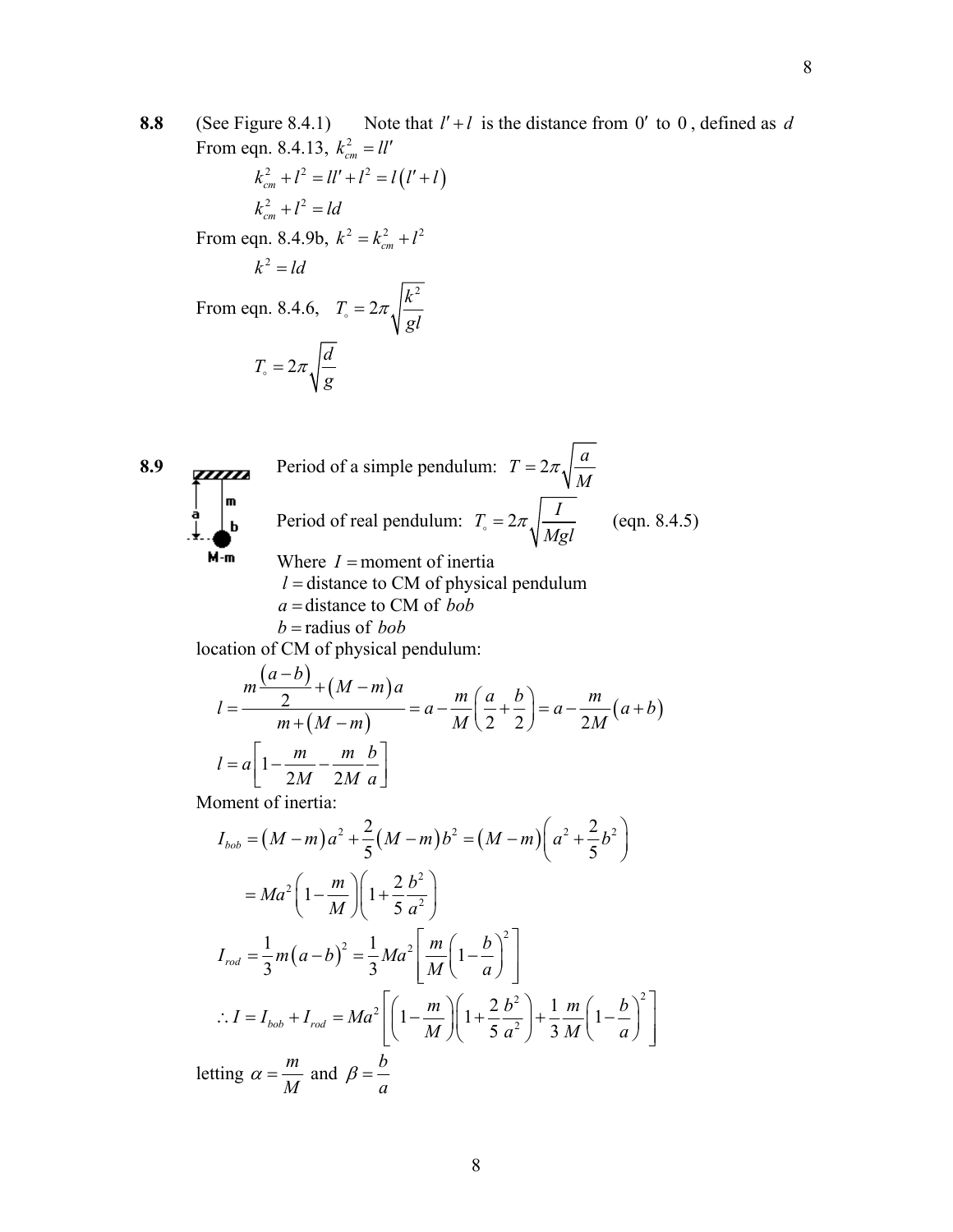$$
T_{\circ} = 2\pi \left\{ \frac{Ma^{2}\left[\left(1-\alpha\right)\left(1+\frac{2}{5}\beta^{2}\right)+\frac{1}{3}\alpha\left(1-\beta\right)^{2}\right]}{Mga\left[1-\frac{\alpha}{2}-\frac{\alpha\beta}{2}\right]} \right\}
$$
\n(a)\n
$$
\frac{T_{\circ}}{T} = \sqrt{\frac{\left(1-\alpha\right)\left(1+\frac{2}{5}\beta^{2}\right)+\frac{1}{3}\alpha\left(1-\beta\right)^{2}}{\left(1-\frac{\alpha}{2}-\frac{\alpha\beta}{2}\right)}} \approx 1-\frac{1}{12}\alpha \text{ to } 1^{st} \text{ order in } \alpha
$$
\n(b)\n
$$
m = 10g \qquad M = 1kg \qquad a = 1.27m \qquad b = 5cm
$$
\n
$$
\alpha = 0.01 \qquad \beta = 0.0394
$$
\n
$$
\frac{T_{\circ}}{T} \approx 1-\frac{1}{12}\alpha = 0.9992 \qquad \text{(actually } 0.9994 \text{ using complete expression)}
$$

**8.10** The period of the "seconds" pendulum is

$$
T_2 = 2\pi \sqrt{\frac{I}{Mgl}} = 2s
$$

The period of the modified pendulum is

$$
T' = 2\pi \sqrt{\frac{I'}{M'gl'}} = 2\left(\frac{n}{n-20}\right)
$$

where *I'*, *M'*, *l'* refer to parameters of pendulum *with m attached* and  $n (= 24 \times 60 \times 60)$  is the number of seconds in a day.

$$
I' = I + m l_m^2 \qquad \qquad l' = \frac{M l + m l_m}{M}
$$

where  $l_m$  is the distance of the attached mass  $m$  from the pivot point.

So 
$$
\left(1 - \frac{20}{n}\right)^{-2} = \frac{\pi^2 I'}{M'gl'} = \frac{\pi^2 I + \pi^2 m l_m^2}{(Ml + ml_m)g}
$$

$$
= \frac{Mgl + \pi^2 ml_m^2}{(Ml + ml_m)g}
$$
Thus 
$$
\left(1 - \frac{20}{n}\right)^2 = \frac{(Ml + ml_m)g}{(Mgl + \pi^2 ml_m^2)}
$$
Or 
$$
1 - \frac{40}{n} \approx \frac{\left(1 + \frac{\alpha l_m}{l}\right)}{\left(1 + \frac{\pi^2 \alpha l_m^2}{gl}\right)} \qquad \alpha = \frac{m}{M}
$$

Solving for  $\alpha$  gives the approximate result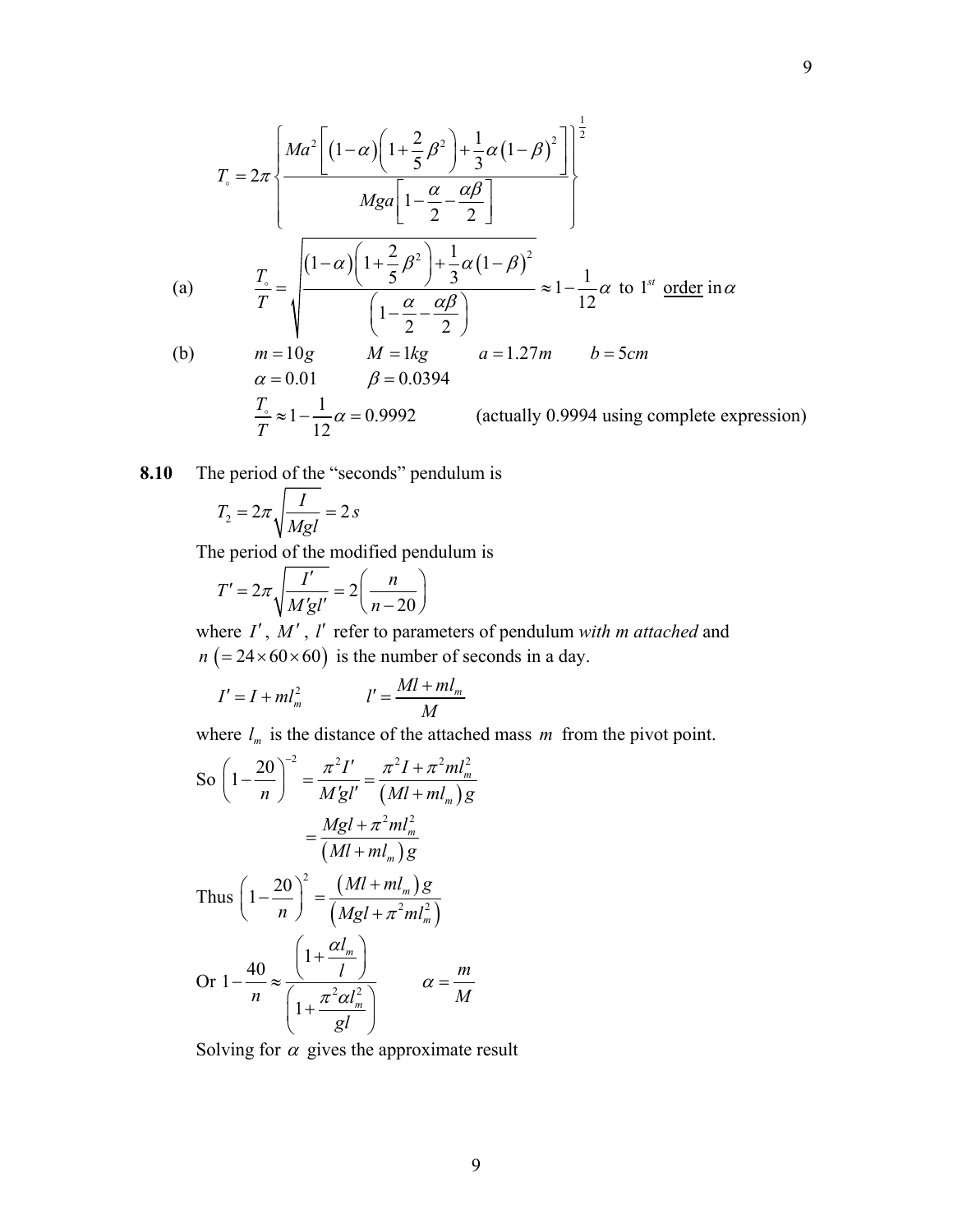$$
\alpha = \frac{m}{M} \cong \frac{\frac{40}{n} \frac{l}{l_m}}{\left(\frac{\pi^2 l_m}{g} - 1\right)}
$$

Letting  $l_m = 1.3m$ ;  $l = 1.0m$ ; we obtain  $\alpha \approx 1.15 \cdot 10^{-3}$ 

8.11 (a) 
$$
I_{\perp cm} = ma^2
$$
 (all mass in rim)  
\n $I_{\perp rim} = ma^2 + ma^2 = 2ma^2$   
\n $\therefore T = 2\pi \sqrt{\frac{I_{\perp rim}}{mga}} = 2\pi \sqrt{\frac{2a}{g}}$   
\n(b)  $I_z = I_x + I_y = 2I_{\parallel cm} = ma^2$  (=  $I_{\perp cm}$ )  
\n $\therefore I_{\parallel cm} = \frac{ma^2}{2}$   
\nhence  $I_{\parallel rim} = \frac{ma^2}{2} + ma^2 = \frac{3}{2}ma^2$   
\n $\therefore T = 2\pi \sqrt{\frac{I_{\parallel rim}}{mga}} = 2\pi \sqrt{\frac{3a}{2g}}$ 



**8.13** When two men hold the plank, each supports 2  $\frac{mg}{2}$ .

> When one man lets go:  $\frac{1}{2}$ <sup>-1</sup> cm  $R\frac{l}{2} = I_{cm}\dot{\omega}$ From table 8.3.1, 2  $\frac{1}{2}$   $\frac{1}{2}$  $I_{cm} = \frac{ml}{l}$ 2 12 6 2 *Rl R*  $ml^2$  *ml*  $\dot{\omega} = \frac{Nl}{r} \cdot \frac{12}{r^2} =$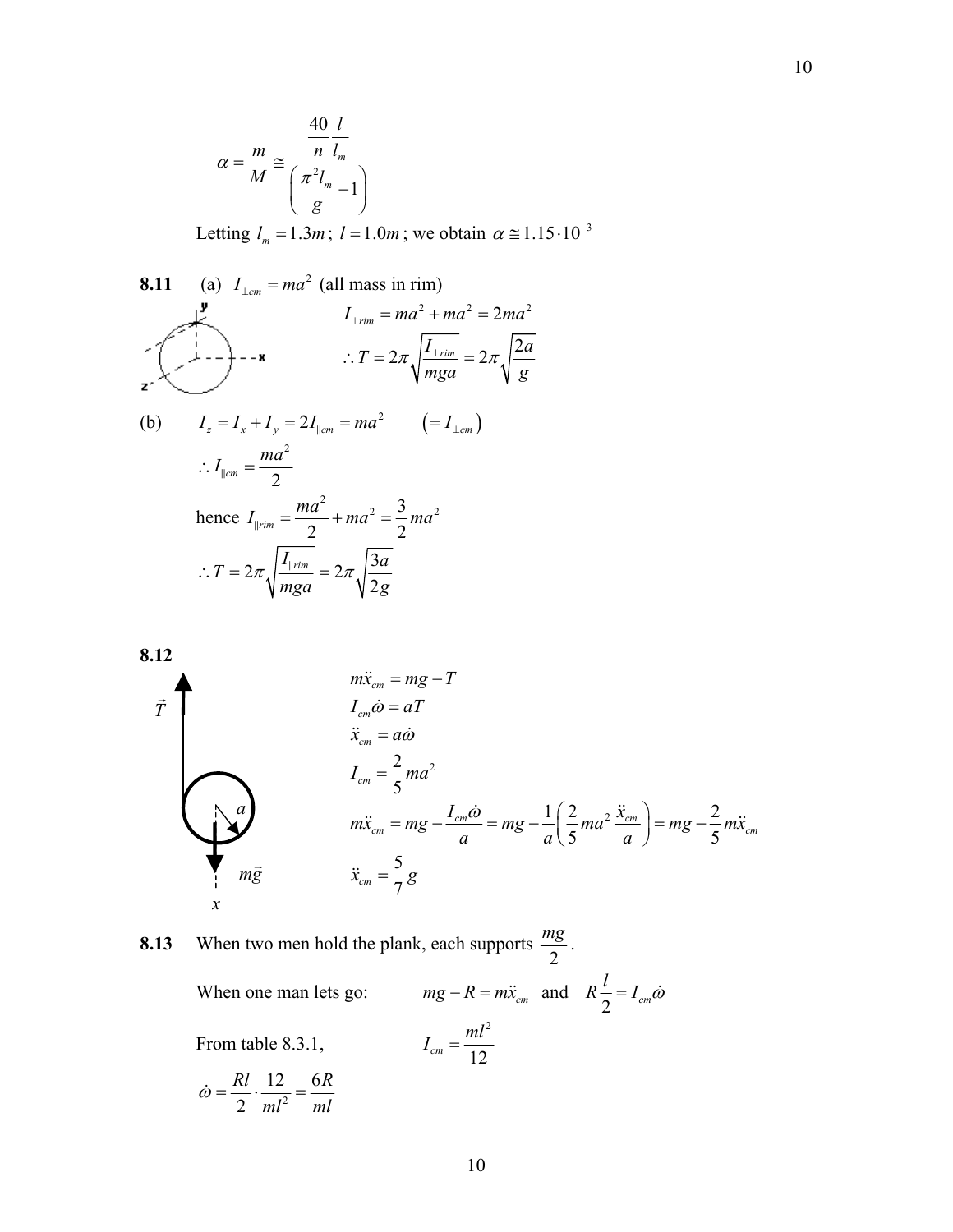$$
\ddot{x}_{cm} = \frac{l}{2}\dot{\omega} = \frac{3R}{m}
$$
\n
$$
mg - R = m\left(\frac{3R}{m}\right) = 3R
$$
\n
$$
R = \frac{mg}{4}
$$
\n
$$
\ddot{x}_{end} = l\dot{\omega} = l\frac{6R}{ml} = \frac{6}{m}\left(\frac{mg}{4}\right)
$$
\n
$$
\ddot{x}_{end} = \frac{3}{2}g
$$

**8.14** For a solid sphere:

$$
M_s = \frac{4}{3}\pi a^3 \rho \text{ and } I_s = \frac{2}{5}M_s a^2
$$
  
 $(k_{cm}^2)_s = \frac{2}{5}a^2$ 

For subscript *c* representing a solid sphere the size of the cavity, from eqn. 8.3.2:  $I_s = I + I_c$ 

$$
I = \frac{2}{5} \left( \frac{4}{3} \pi a^3 \rho \right) a^2 - \frac{2}{5} \left[ \frac{4}{3} \pi \left( \frac{a}{2} \right)^3 \rho \right] \left( \frac{a}{2} \right)^2 = \frac{2}{5} \cdot \frac{4}{3} \cdot \frac{31}{32} \pi a^5 \rho
$$
  
\n
$$
m = \frac{4}{3} \pi a^3 \rho - \frac{4}{3} \pi \left( \frac{a}{2} \right)^3 \rho = \frac{4}{3} \cdot \frac{7}{8} \pi a^3 \rho
$$
  
\n
$$
k_{cm}^2 = \frac{I}{m} = \frac{2}{5} \cdot \frac{31}{32} \cdot \frac{8}{7} a^2 = \frac{31}{70} a^2
$$

From eqn. 8.6.11, for a sphere rolling down a rough inclined plane:

$$
\ddot{x}_{cm} = \frac{g \sin \theta}{1 + \left(\frac{k_{cm}^2}{a^2}\right)}
$$
\n
$$
\frac{\ddot{x}}{\ddot{x}_s} = \frac{1 + \frac{\left(k_{cm}^2\right)}{a^2}}{1 + \frac{k_{cm}^2}{a^2}}
$$
\n
$$
= \frac{1 + \frac{2}{5}}{1 + \frac{31}{70}} = \frac{\frac{7}{5}}{\frac{101}{70}}
$$
\n
$$
\frac{\ddot{x}}{\ddot{x}_s} = \frac{98}{101}
$$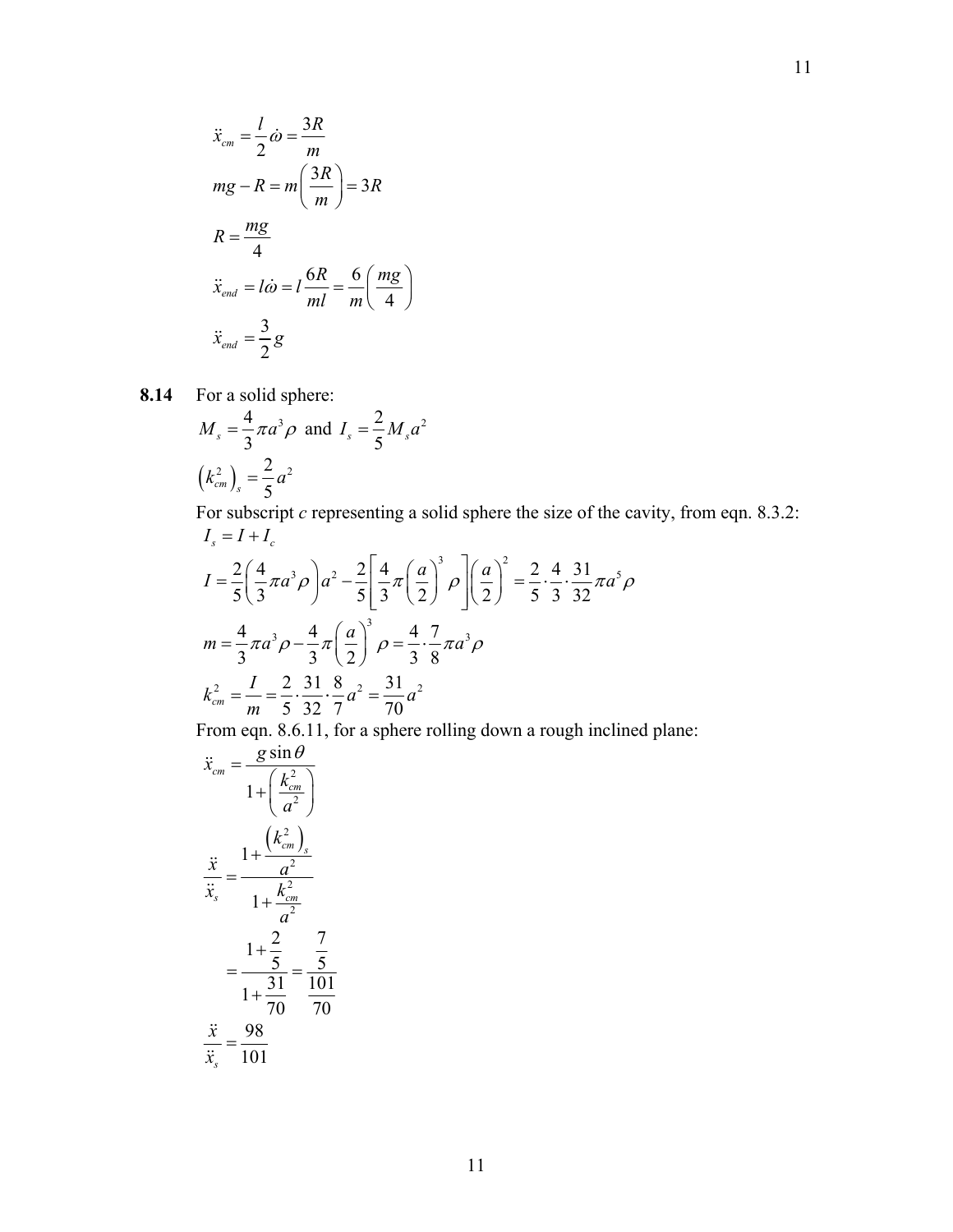

$$
\frac{1}{2}m_1\dot{x}^2 + \frac{1}{2}m_2\dot{x}^2 + \frac{1}{2}I\left(\frac{\dot{x}}{2}\right)^2 + m_2gx - m_1gx = E
$$
  
\n
$$
m_1\dot{x}\ddot{x} + m_2\dot{x}\ddot{x} + \frac{I}{a^2}\dot{x}\ddot{x} + m_2g\dot{x} - m_1g\dot{x} = 0
$$
  
\n
$$
\ddot{x} = \frac{(m_1 - m_2)g}{m_1 + m_2 + \frac{I}{a^2}}
$$

**8.16** While the cylinders are in contact:

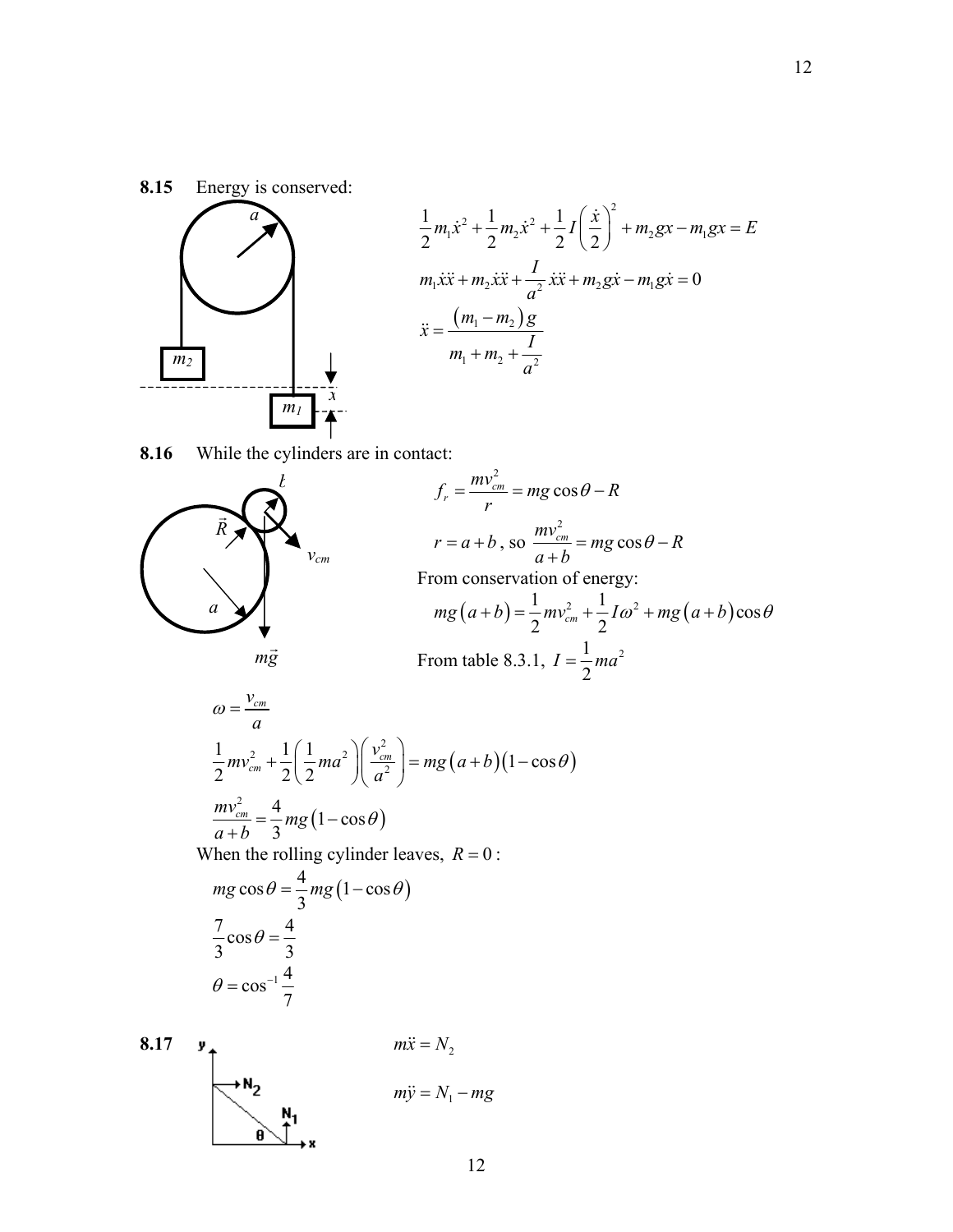$$
\frac{1}{2}mv_{cm}^{2} + \frac{1}{2}I\omega^{2} + mgy = mgy,
$$
\n
$$
x = \frac{l}{2}\cos\theta, \qquad \dot{x} = -\frac{l}{2}\dot{\theta}\sin\theta, \qquad \ddot{x} = \frac{l}{2}(\dot{\theta}^{2}\cos\theta + \ddot{\theta}\sin\theta)
$$
\n
$$
y = \frac{l}{2}\sin\theta, \qquad \dot{y} = \frac{l}{2}\dot{\theta}\cos\theta, \qquad \ddot{y} = \frac{l}{2}(-\dot{\theta}^{2}\sin\theta + \ddot{\theta}\cos\theta)
$$
\n
$$
v_{cm}^{2} = \dot{x}^{2} + \dot{y}^{2} = \left(-\frac{l}{2}\dot{\theta}\sin\theta\right)^{2} + \left(\frac{l}{2}\dot{\theta}\cos\theta\right)^{2} = \frac{l^{2}\dot{\theta}^{2}}{4}
$$
\n
$$
I = \frac{ml^{2}}{12}, \text{ and } \omega = \dot{\theta}
$$
\n
$$
\frac{1}{2}m\frac{l^{2}\dot{\theta}^{2}}{4} + \frac{1}{2}\frac{ml^{2}}{12}\dot{\theta}^{2} + mg\frac{l}{2}\sin\theta = mg\frac{l}{2}\sin\theta,
$$
\n
$$
\frac{l}{3}\dot{\theta}^{2} = g(\sin\theta_{0} - \sin\theta)
$$
\n
$$
\dot{\theta} = \left[\frac{3g}{l}(\sin\theta_{0} - \sin\theta)\right]^{1/2}
$$
\n
$$
\ddot{\theta} = \frac{1}{2}\left[\frac{3g}{l}(\sin\theta_{0} - \sin\theta)\right]^{1/2}\left(\frac{3g}{l}(-\cos\theta)\dot{\theta} = -\frac{3g}{2l}\cos\theta
$$
\n
$$
N_{2} = m\ddot{x} = -\frac{ml}{2}\left[\cos\theta\left(\frac{3g}{l}\right)(\sin\theta_{0} - \sin\theta) + \sin\theta\left(-\frac{3g}{2l}\right)\cos\theta\right]
$$
\nSeparation occurs when  $N_{2} = 0$ :  
\n
$$
\sin\theta_{0} - \sin\theta - \frac{1}{2}\sin\theta = 0, \qquad \theta = \sin^{-1}\left(\frac{2}{3}\sin\theta_{0}\right)
$$

8.18 
$$
R_x = m\ddot{x}
$$
  
\n $R_y - mg = m\ddot{y}$   
\n $x = \frac{l}{2}\sin\theta, \qquad \dot{x} = \frac{l}{2}\dot{\theta}\cos\theta, \quad \ddot{x} = \frac{l}{2}\left(-\dot{\theta}^2\sin\theta + \ddot{\theta}\cos\theta\right)$   
\n $y = \frac{l}{2}\cos\theta, \qquad \dot{y} = -\frac{l}{2}\dot{\theta}\sin\theta, \qquad \qquad \ddot{y} = -\frac{l}{2}\left(\dot{\theta}^2\cos\theta + \ddot{\theta}\sin\theta\right)$   
\n $\frac{1}{2}mv_{cm}^2 + \frac{1}{2}I\dot{\theta}^2 + mg\frac{l}{2}\cos\theta = mg\frac{l}{2}$   
\n $v_{cm} = \frac{l}{2}\dot{\theta}, \qquad I = \frac{ml^2}{12}$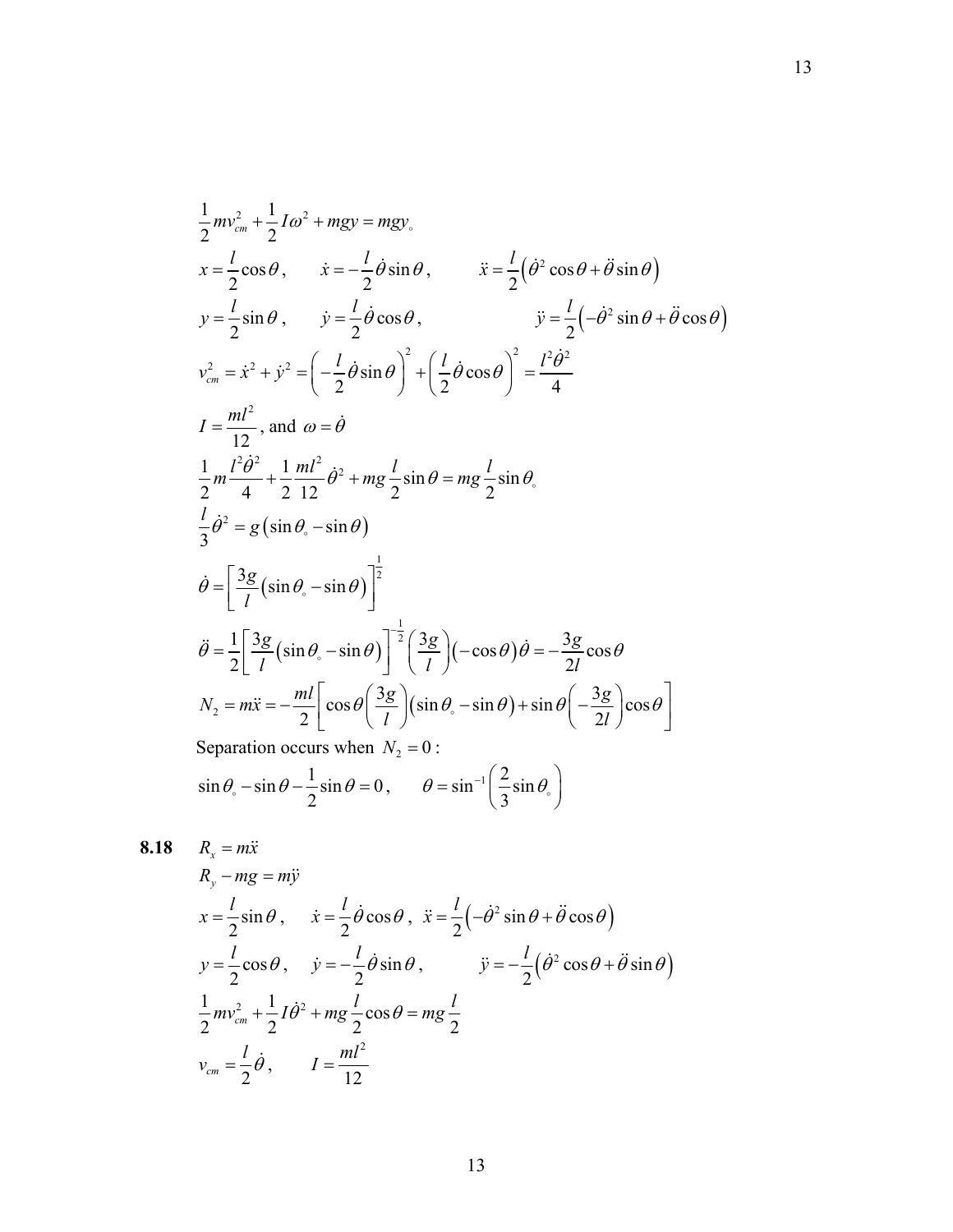$$
\frac{m}{2} \frac{l^2 \dot{\theta}^2}{4} + \frac{1}{2} \frac{ml^2}{12} \dot{\theta}^2 = mg \frac{l}{2} (1 - \cos \theta)
$$
  
\n
$$
\frac{l \dot{\theta}^2}{3} = g (1 - \cos \theta)
$$
  
\n
$$
\dot{\theta} = \left[ \frac{3g}{l} (1 - \cos \theta) \right]^{\frac{1}{2}}
$$
  
\n
$$
\ddot{\theta} = \frac{1}{2} \left[ \frac{3g}{l} (1 - \cos \theta) \right]^{-\frac{1}{2}} \left( \frac{3g}{l} \right) \sin \theta \dot{\theta} = \frac{3g}{2l} \sin \theta
$$
  
\n
$$
R_x = \frac{ml}{2} \left[ (-\sin \theta) \left( \frac{3g}{l} \right) (1 - \cos \theta) + \cos \theta \left( \frac{3g}{2l} \sin \theta \right) \right]
$$
  
\n
$$
R_x = \frac{3mg}{4} \sin \theta (3 \cos \theta - 2)
$$
  
\n
$$
R_y = mg - \frac{ml}{2} \left[ \cos \theta \left( \frac{3g}{l} \right) (1 - \cos \theta) + \sin \theta \left( \frac{3g}{2l} \sin \theta \right) \right]
$$
  
\n
$$
R_y = mg - \frac{3mg}{2} \left( \cos \theta - \cos^2 \theta + \frac{\sin^2 \theta}{2} \right)
$$
  
\n
$$
R_y = \frac{mg}{4} (3 \cos \theta - 1)^2
$$

The reaction force constrains the tail of the rocket from sliding backward for  $R_x > 0$ :

$$
3\cos\theta - 2 > 0
$$

$$
\theta < \cos^{-1}\frac{2}{3}
$$

The rocket is constrained from sliding forward for  $R_x < 0$ :

$$
\theta > \cos^{-1} \frac{2}{3}
$$

**8.19**  $m\ddot{x} = -mg\sin\theta - \mu mg\cos\theta$ 

$$
\ddot{x} = -g\left(\sin\theta + \mu\cos\theta\right)
$$



Since acceleration is constant, 
$$
x = \dot{x}_e t + \frac{1}{2} \dot{x} t^2
$$
:  
\n
$$
x = v_e t - \frac{gt^2}{2} (\sin \theta + \mu \cos \theta)
$$
\nMeanwhile  $(\mu mg \cos \theta) a = I \dot{\omega} = \frac{2}{5} ma^2 \dot{\omega}$   
\n
$$
\dot{\omega} = \frac{5}{2} \frac{\mu g \cos \theta}{a}
$$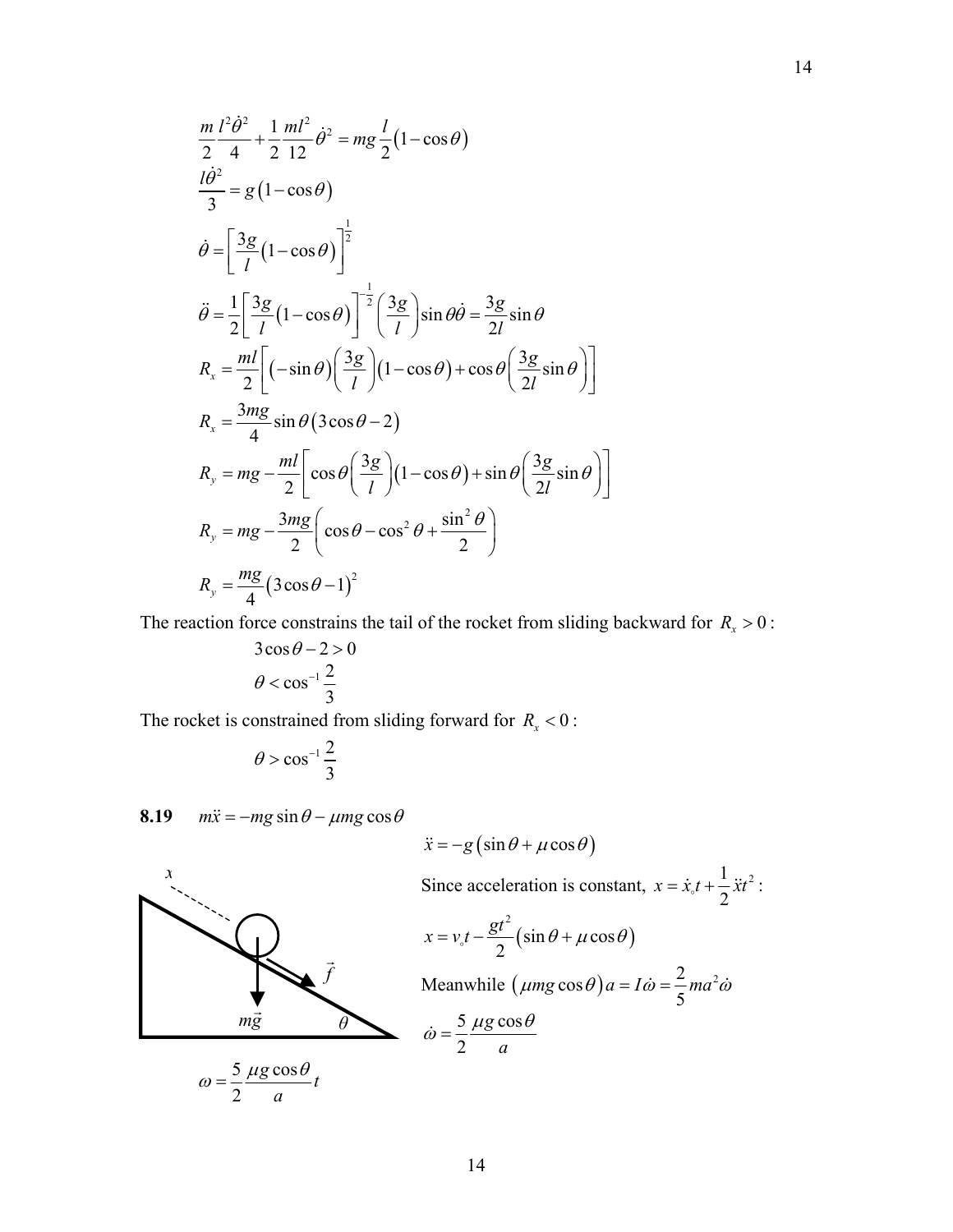The ball begins pure rolling when  $v = a\omega$  ...

$$
v = v_{0} + \ddot{x}t = v_{0} - g\left(\sin\theta + \mu\cos\theta\right)t = a\frac{5}{2}\frac{\mu g\cos\theta}{a}t
$$

$$
t = \frac{2v_{0}}{g\left(2\sin\theta + 7\mu\cos\theta\right)}
$$

At that time:

$$
x = \frac{2v^2}{g(2\sin\theta + 7\mu\cos\theta)} - \frac{g}{2}\frac{4v^2(\sin\theta + \mu\cos\theta)}{g^2(2\sin\theta + 7\mu\cos\theta)^2}
$$
  

$$
x = \frac{2v^2(\sin\theta + 6\mu\cos\theta)}{g(2\sin\theta + 7\mu\cos\theta)^2}
$$

8.20 
$$
m\ddot{x} = \mu mg
$$
  
\n $\ddot{x} = \mu g$   
\n $\dot{x} = \mu gt$ , and  $x = \frac{1}{2}\mu gt^2$   
\n $I\dot{\omega} = \frac{2}{5}ma^2\dot{\omega} = -\mu mga$   
\n $\dot{\omega} = -\frac{5}{2}\frac{\mu g}{a}$   
\n $\omega = \omega_s - \frac{5}{2}\frac{\mu g}{a}t$   
\nSlipping ceases to occur when  $v = a\omega$  ...  
\n $\mu gt = a\omega_s - \frac{5}{2}\mu gt$   
\n $t = \frac{2}{7}\frac{a\omega_s}{g}$   
\n $x = \frac{1}{2}\mu g \left(\frac{2}{7}\frac{a\omega_s}{\mu g}\right)^2$   
\n $x = \frac{2}{49}\frac{a^2\omega_s^2}{\mu g}$ 

49

C.

*g*

**8.21** Let the moments of inertia of *A* and *B* be  $I_a \left( = \frac{1}{2} M_a a^2 \right)$  and  $I_b \left( = \frac{1}{2} M_b b^2 \right)$ . The angular velocity of *A* is  $\dot{\alpha}$  while that of *B* is  $\dot{\beta} - \dot{\alpha} + \dot{\phi}$  (remember that in two dimensions, angular velocity is the rate of change of an angle between an line or direction fixed to the body and one fixed in space). For rolling contact, lengths traveled along the

perimeters of the disks *A* and *B* must be equal to the arc length traveled along the track

$$
a\phi = b\beta = (a+2b)(\alpha - \phi)
$$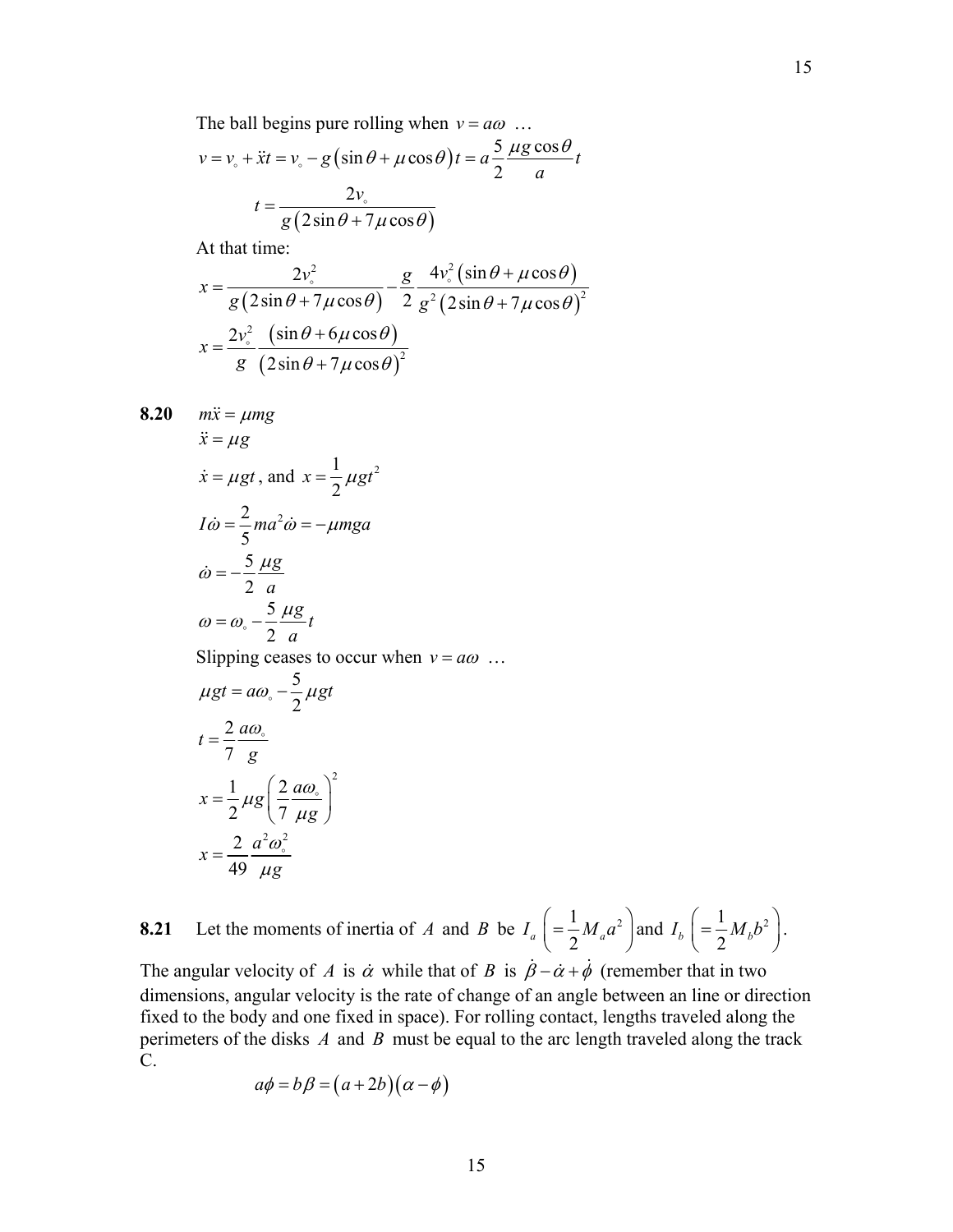16

so that  $\phi = \frac{(a+2b)}{2(a-b)}$  $(a+b)$ 2 2  $a+2b$  $a + b$  $\phi = \frac{(a+2b)\alpha}{\alpha}$  and +  $(a+2b)$  $(a+b)$ 2 2  $a(a+2b)$  $b(a+b)$  $\beta = \frac{a(a+2b)\alpha}{2b(a+b)}$ 

After some algebra … the angular velocity of *B* is found to be …

$$
\omega_B = \dot{\beta} - \dot{\alpha} + \dot{\phi} = \frac{a\dot{\alpha}}{2b}
$$

For *A* , we take moments about *O* and for *B* we take moments about its center. Call  $T_A$  and  $T_B$  the components of the reaction forces tangent to A and B (the "upward-going"  $T_A$  acts on disk  $B$ . The "downward-going"  $T_A$  acts on disk A)



Thus  $K - T_A a = I_A \ddot{\alpha}$  (Torque on Disk A)

 $-T_A b - T_B b = -I_B (\ddot{\beta} - \ddot{\alpha} + \ddot{\phi}) = -I_B a \frac{\ddot{\alpha}}{24}$  (Torque on Disk B)

$$
-T_A b - T_B b = -I_B (\beta - \ddot{\alpha} + \phi) = -I_B a \frac{\dot{\alpha}}{2b}
$$

$$
T_A - T_B = M_B (a+b)(\ddot{\alpha} - \ddot{\phi}) = \frac{1}{2} M_B a \ddot{\alpha}
$$

 $\alpha \ddot{\alpha}$  (Force on Disk B)

Eliminate  $T_A$  and  $T_B$ 

$$
K = \frac{\ddot{\alpha}}{4b^2} \left( 4b^2 I_A + M_B a^2 b^2 + a^2 I_B \right)
$$

Integrating this equation gives :

$$
Kt = \frac{\dot{\alpha}}{4b^2} \Big( 4b^2 I_A + M_B a^2 b^2 + a^2 I_B \Big)
$$

Putting  $\omega_A = \dot{\alpha}$  at  $t = t_{\text{o}}$  gives

$$
\omega_{A} = \frac{4b^{2}Kt_{\circ}}{\left(4b^{2}I_{A} + M_{B}a^{2}b^{2} + a^{2}I_{B}\right)}
$$

Putting in values for  $I_A$  and  $I_B$  gives

$$
\omega_A = \frac{4Kt_{\circ}}{a^2 \left(2M_A + \frac{3}{2}M_B\right)}
$$

Since the angular velocity of *B* is  $\omega_B = \beta - \dot{\alpha} + \phi = \frac{2\pi}{2}$ *a b*  $\omega_B = \dot{\beta} - \dot{\alpha} + \dot{\phi} = \frac{a\dot{\alpha}}{2l}$ , we have

$$
\omega_B = \frac{a}{2b} \omega_A = \frac{2Kt_{\circ}}{ab \left(2M_A + \frac{3}{2}M_B\right)}
$$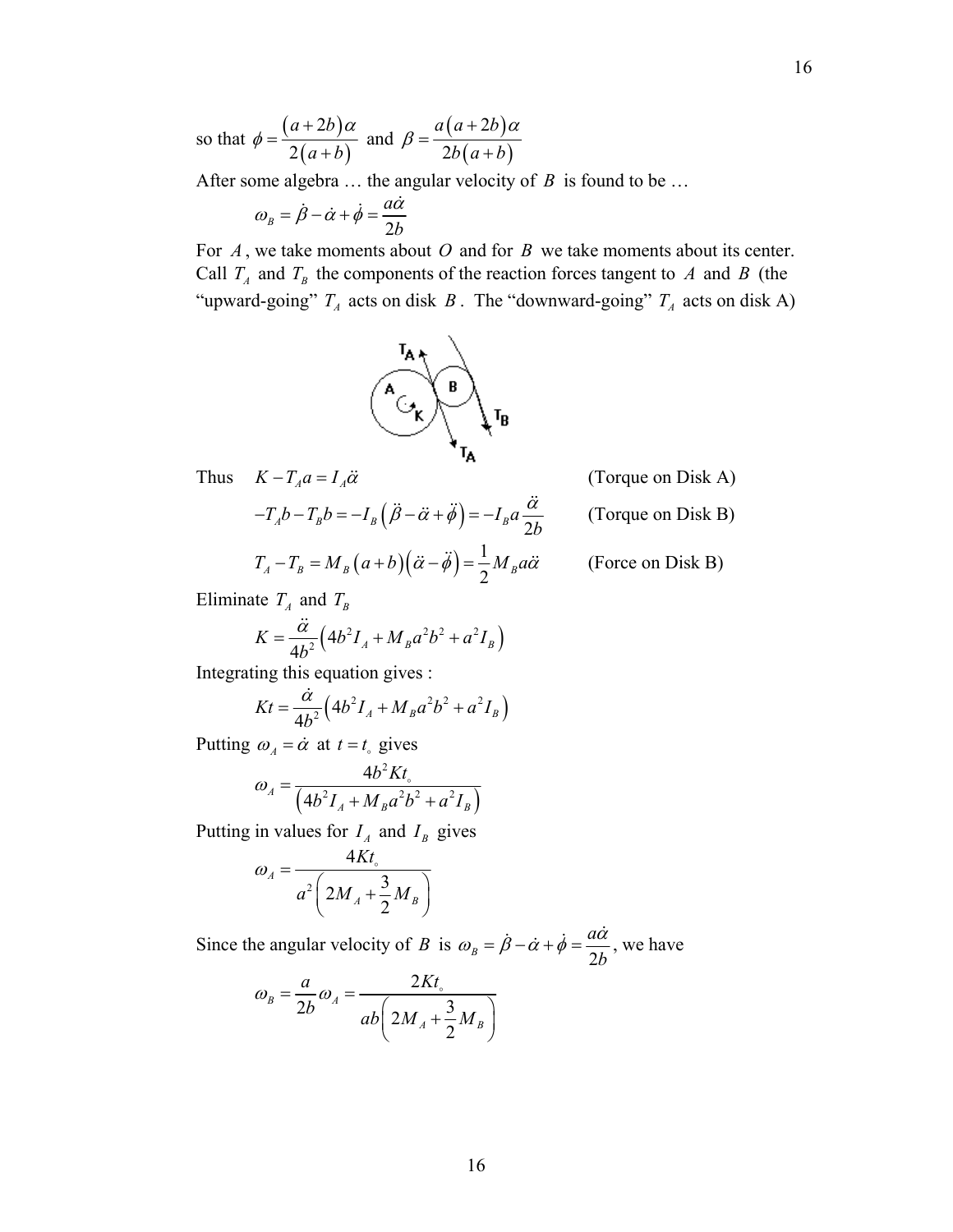**8.22** From section 8.7 (see Figure 8.7.1), the instantaneous center of rotation is the point *O* . If *x* is the distance from the center of mass to *O* and 2  $\frac{l}{2}$  is the distance from the center of mass to the center of percussion  $O'$ , then from eqn. 8.7.10 ...

$$
x\left(\frac{l}{2}\right) = \frac{I_{cm}}{M} = \frac{Ml^2}{12}\left(\frac{1}{M}\right) = \frac{l^2}{12}
$$

$$
x = \frac{l}{6}
$$

**8.23** In order that no reaction occurs between the table surface and the ball, the ball must approach and recede from its collision with the cushion by rolling without slipping. Using a prime to denote velocity and rotational velocity after the collision:

$$
v'_{cm} = v_{cm} - \frac{\hat{P}}{m}
$$

$$
\omega'_{cm} = \omega_{cm} - \frac{\hat{P}}{I} (h - a)
$$

The conditions for no reaction are  $v_{cm} = a\omega_{cm}$  and  $v'_{cm} = a\omega'_{cm}$ .

$$
a\omega_{cm} - \frac{\hat{P}}{m} = a \left[ \omega_{cm} - \frac{\hat{P}}{I} (h - a) \right]
$$
  

$$
\frac{1}{m} = \frac{1}{I} a (h - a)
$$
  

$$
I = \frac{2}{5} m a^2
$$
  

$$
h = \frac{2m a^2}{5m a} + a = \frac{7}{5} a
$$
  

$$
a = \frac{d}{2}
$$
  

$$
h = \frac{7}{10} d
$$

**8.24** During the collision, angular momentum about the point 0 is conserved:

$$
m'v_s l' = I\dot{\theta}
$$

$$
\dot{\theta} = \frac{m'v_s l'}{I}
$$

After the collision, energy is conserved:

$$
\frac{1}{2}I\dot{\theta}^2 - mg\frac{l}{2} - m'gl' = -mg\frac{l}{2}\cos\theta_s - m'gl'\cos\theta_s
$$

$$
\frac{1}{2}\frac{m'^2v_s^2l'^2}{I} = g\left(1 - \cos\theta_s\right)\left(\frac{ml}{2} + m'l'\right)
$$